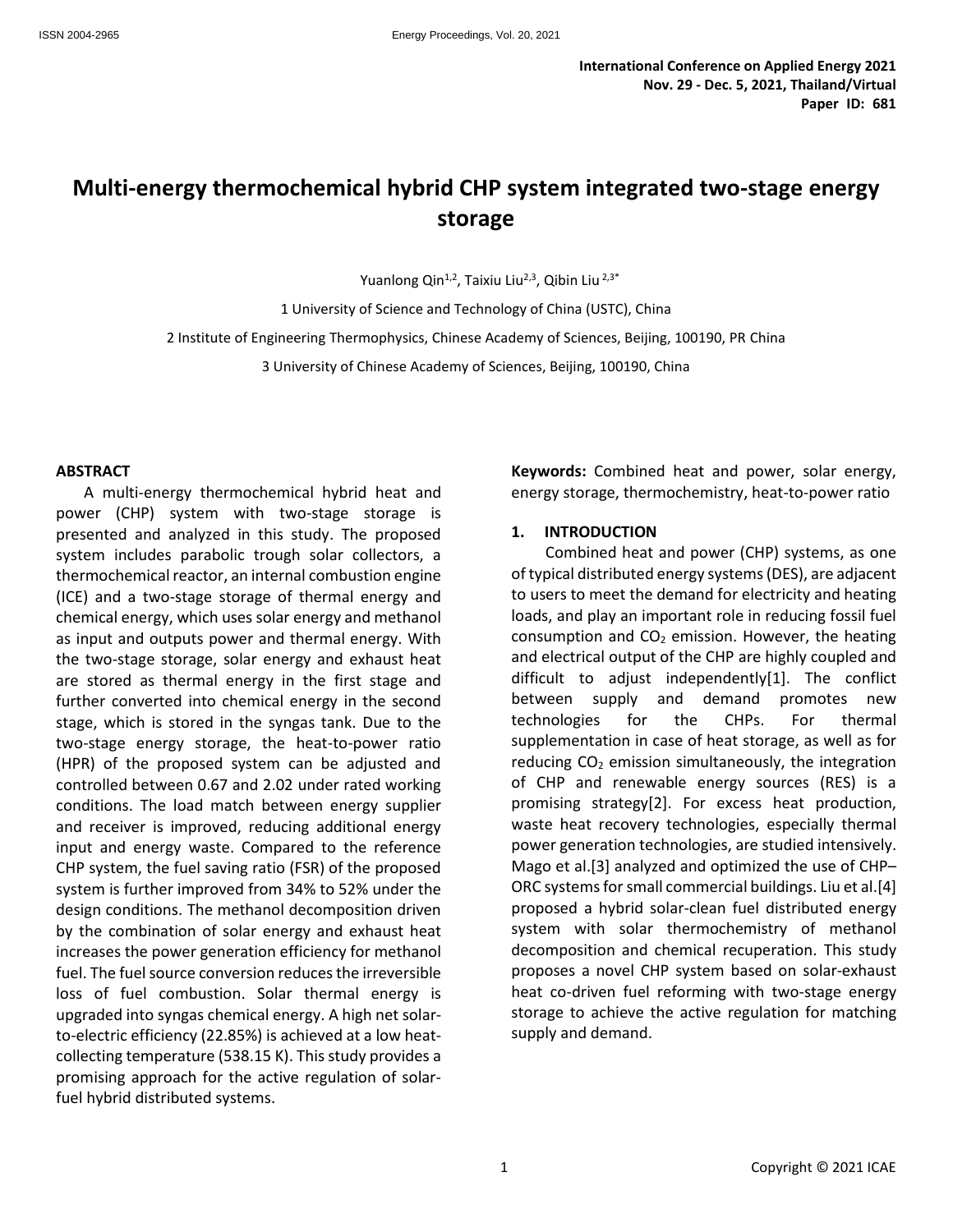# **2. SYSTEM CONFIGURATION AND OPERATION**

*2.1 System description*



Fig. 1. Scheme diagram of the proposed system

The proposed system inputs solar energy and methanol fuel and outputs power and thermal energy. The configuration of the proposed system is shown in Fig.1. It is mainly composed of five parts, i.e., parabolic trough solar collectors, a thermochemical reactor, an ICE power block, a domestic hot water production unit and a two-stage energy storage unit.

The heat transfer fluid (HTF) from a lowtemperature HTF tank stores solar energy provided by parabolic trough solar collectors and further harvests exhaust heat from the ICE. A part of it is stored in a hightemperature HTF tank for heating. In this way, solar energy and exhaust heat are stored as thermal energy, namely the first stage energy storage. The other stored energy in the HTF drives fuel reforming.

After a series of specific operations, including preheating, vaporizing, decomposition, heat recovery, and gas liquid separation, the methanol is converted into syngas and stored in a syngas tank for power generation. Solar and exhaust thermal energy are further stored as chemical energy, namely the second stage energy storage in this study.

A typical CHP system with the direct methanol combustion technology is selected as the reference system.

Compared to the reference system, the ICE burns syngas produced by methanol decomposition, instead of methanol, for power generation in the proposed system[5-7]. The first stage energy storage takes the place of the fuel-fired heating device for heat shortage in the reference system.

The nominal operation parameters are summarized in Table 1.

# *2.2 System operation strategy*

The operational strategy of the proposed system aims to match supply and demand for heat and electricity under various operation conditions by the active regulation (see Fig. 2 for more details).

| <b>Items</b>                   | Value                  | <b>Items</b>                   | Value    |
|--------------------------------|------------------------|--------------------------------|----------|
| Solar collection               |                        | <b>ICE Power generation</b>    |          |
| Aperture area of solar flied   | 1381.82 m <sup>2</sup> | Rated power                    | 767 kW   |
| Designate optical efficiency   | 0.741                  | Power generation efficiency    | 37.30%   |
| Solar collection temperature   | 508.15-538.15 K        | Exhaust gas temperature(K)     | 733.15 K |
| <b>Thermochemical reaction</b> |                        | Domestic hot water supply      |          |
| Reaction temperature           | 523.15 K               | Domestic hot water temperature | 368.15 K |
| Reaction pressure              | 1 MPa                  | <b>Others</b>                  |          |
| Conversion rate                | 0.9                    | Ambient temperature            | 298.15 K |
| Reaction capacity              | $0.269$ kg/s           | Heat loss rate of pipeline     | 10%      |

#### Table 1. Nominal parameters for the proposed system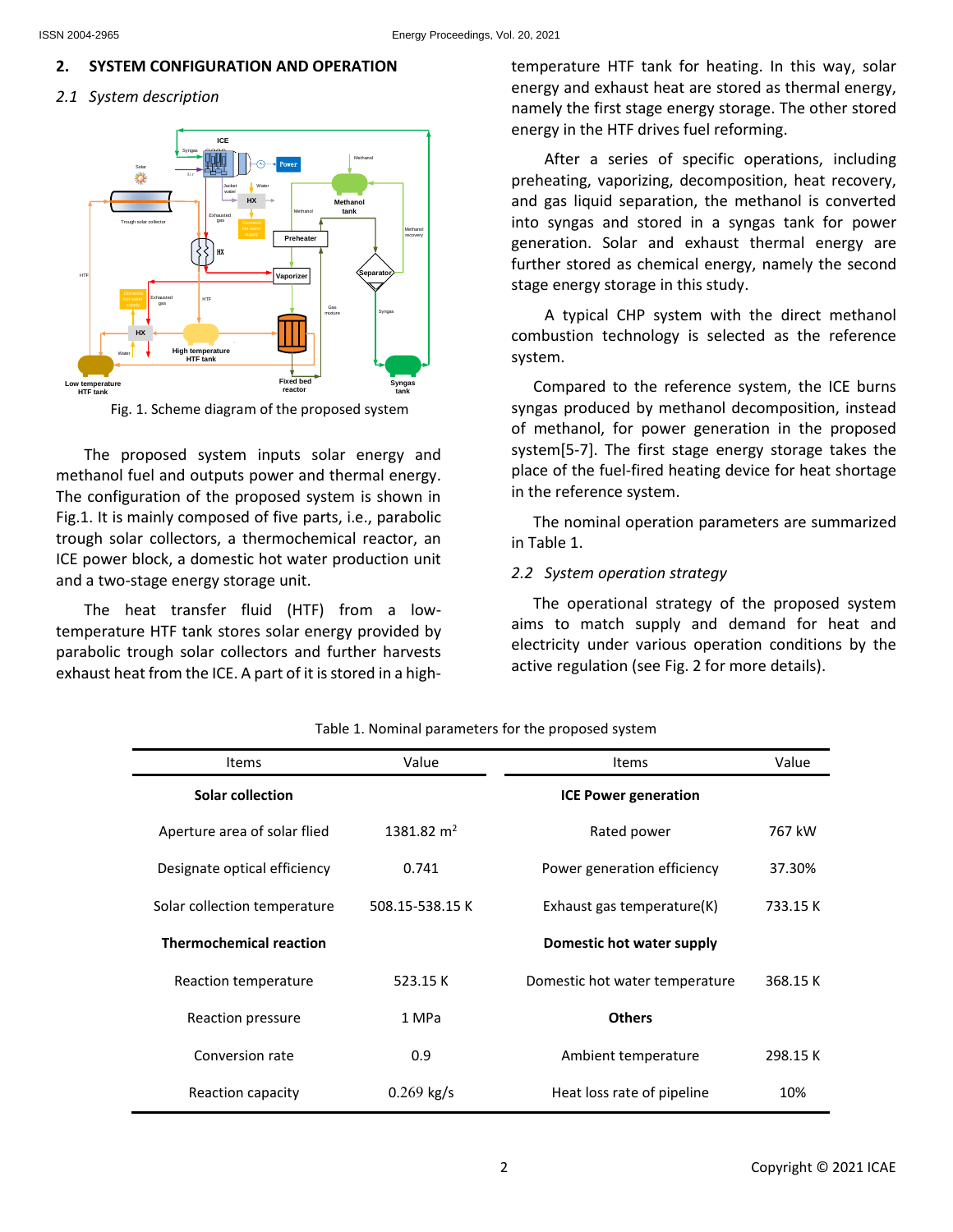

Fig. 2. Operation strategy of the proposed system

#### **3. SYSTEM EVALUATION METHODS**

This study introduces the HPR to measure the adjustability of the proposed system, and chooses the overall energy efficiency, the exergy efficiency, the solar energy share, the net solar-to-electric efficiency and the FSR as the main system performance evaluation indices.

The HPR is defined as the ratio of the thermal output (load) to the electrical output(load):

$$
HPR = \frac{\dot{Q}}{P}
$$
 (1)

 $HPR_{sys}$ ,  $HPR_{sys,ref}$ ,  $HPR_{ICE}$ , and  $HPR_{users}$  are the HPR for the proposed system, the reference system, the ICE, and the users, respectively.

The user thermal demand coefficient  $\omega$  is used to characterize the deviation between the user thermal demand and the ICE thermal output under the FEL strategy, which is formulated by:

$$
\omega = \frac{HPR_{users}}{HPR_{ICE}} = \frac{HPR_{users}}{HPR_{sys,ref}} = \frac{\dot{Q}_{user}}{\dot{Q}_{ICE}}
$$
(2)

The overall energy efficiency  $\eta_{\text{th}}$  is used to evaluate the energy utilization of the whole system, which has the following formula:

$$
\eta_{th} = \frac{P + \dot{Q} + \dot{Q}_{th,eq} + \dot{Q}_{ch,eq}}{\dot{Q}_{sol} + \dot{N}_m h_m + \dot{Q}_{th} + \dot{Q}_{ch}}
$$
(3)

where  $P$  and  $\dot{Q}$  represent the electric and thermal output, respectively;  $\dot{Q}_{th,eq}$  and  $\dot{Q}_{ch,eq}$  represent the equivalent output of the thermal and chemical energy storage, respectively;  $\dot{N}_m$  and  $h_m$  represent the molar input rate and low heating value (LHV) of methanol, respectively;  $\dot{Q}_{th}$ and $\dot{Q}_{ch}$ represent the energy released from the thermal and chemical energy storage, respectively.

The exergy efficiency  $\eta_{\text{ex}}$  is implemented to evaluate the irreversible loss of the whole energy conversion process in a system, which can be expressed as:

$$
\eta_{ex} = \frac{\dot{E}_e + \dot{E}_h + \dot{E}_{th,eq} + \dot{E}_{ch,eq}}{\dot{E}_{sol} + \dot{N}_m e_m + \dot{E}_{th} + \dot{E}_{ch}} \tag{4}
$$

The solar energy share  $F_{sol}$ , which stands for the solar energy proportion of the total energy input, can be defined as:

$$
F_{sol} = \frac{\dot{Q}_{sol}}{\dot{Q}_{sol} + \dot{N}_m h_m} \tag{5}
$$

The net solar-to-electric efficiency  $\eta_{sol-ele}$  is used to evaluate the solar power generation efficiency in the proposed system, which is formulated as:

$$
\eta_{sol-ele} = \eta_{sol-th} \cdot \eta_{th-ch} \cdot \eta_{ICE} \tag{6}
$$

where  $\eta_{sol-th}$ ,  $\eta_{th-ch}$ , and  $\eta_{ICE}$ represent the efficiency of the solar heat collection, the thermal-to-chemical energy thermochemical conversion, and the ICE power generation efficiency, respectively.

The FSR is calculated as the rate of fuel saving compared to the fuel consumption of conventional separated energy systems:

$$
FSR = \frac{\dot{F}_{sep} - \dot{F}_{DES}}{\dot{F}_{sep}}\tag{7}
$$

where  $\dot{F}_{sep}$  and  $\dot{F}_{DES}$  are given by

$$
\dot{F}_{sep} = \dot{N}_{m,e} + \dot{N}_{m,th} \tag{8}
$$

$$
\dot{F}_{DES} = \dot{N}_m + (\dot{N}_{syn, discharge} - \dot{N}_{syn, store} - \dot{N}_{m} \tag{9}
$$

### 4. RESULTS AND DISCUSSION

In this section, the on-design and off-design system performances of the proposed system and the reference system are evaluated. The energy storage and release analysis of the proposed system with the consideration of user demands is carried out. The performances of the proposed system based on user demands are investigated.

The on-design operation condition is DNI=700w/ $m^2$  and the ICE load rate is 100%. The comparison is based on the two systems with the same amount of power. For the conventional separated energy systems, the efficiencies of electricity and heat are 0.38 and 0.83, respectively [8].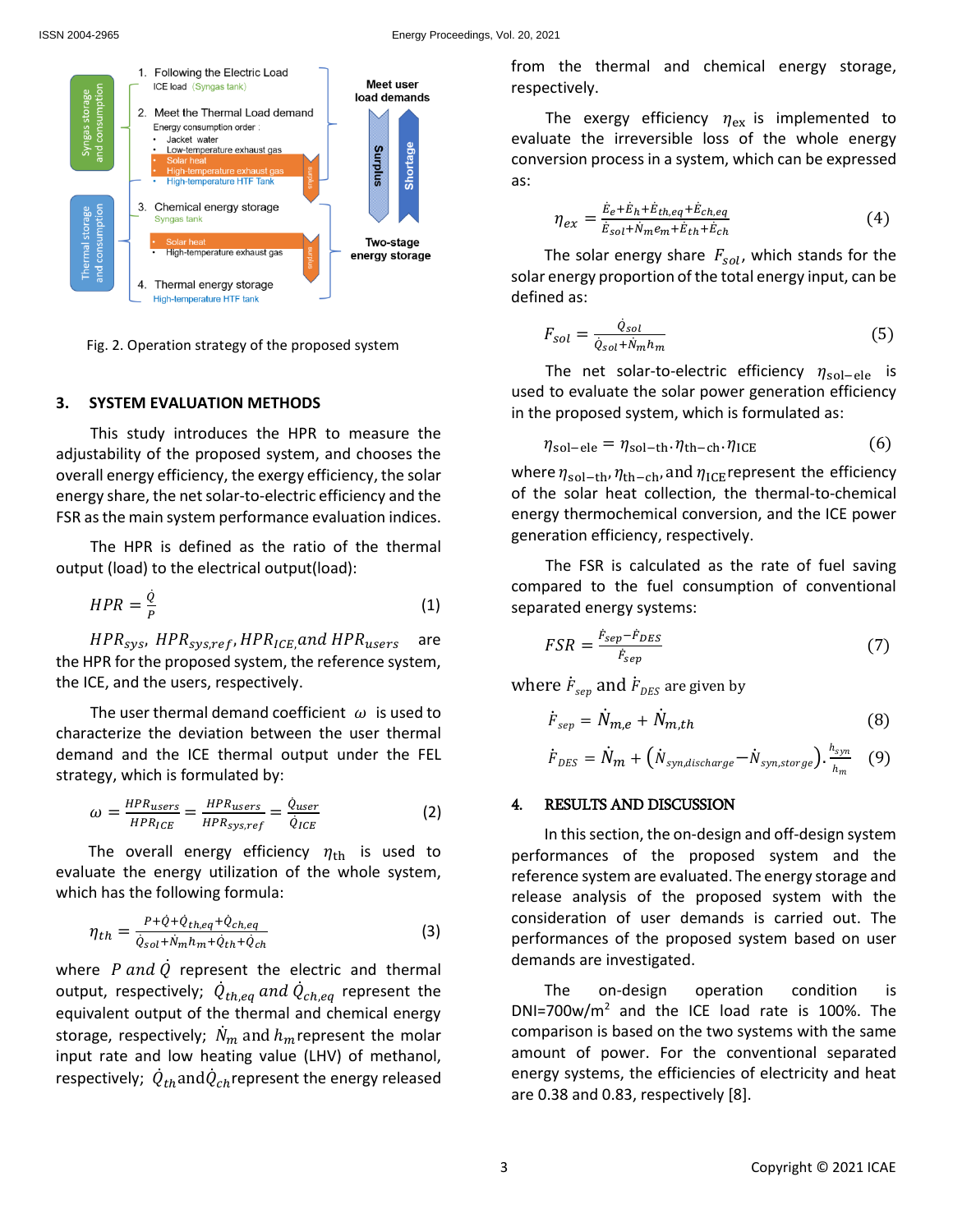# *4.1 On- and off-design system performance analysis*

| Table 2.           | On-design system performances |               |  |
|--------------------|-------------------------------|---------------|--|
| Items              | Value                         |               |  |
|                    | The proposed                  | The reference |  |
| R                  | $0.67 - 2.03$                 | 1.21          |  |
| $\eta_{\text{th}}$ | 75.17%                        | 82.26%        |  |
| $\eta_{ex}$        | 36.80%                        | 36.23%        |  |
| $F_{sol}$          | 16.69%                        | 0%            |  |
| <i>nsol-ele</i>    | 22.85%                        | 0%            |  |
| FSR                | 58.62%                        | 34.26%        |  |

# *4.1.1 Heat-to-power ratio*

The HPR can be adjusted between 0.67-2.03 in the proposed system, which is wider than that (only 1.21) in the reference system under the on-design condition, as shown in Table 2. The HPR adjustment range under variable working conditions is shown in Fig. 3. The results show that the HPR of the proposed system under a certain ICE load rate can be massively adjusted and controlled, especially when the solar energy share is high. The upward adjustment ability of the HPR stems from the first stage energy storage, while its downward adjustment ability due to the second stage energy storage.



Fig. 3. HPR adjustment range under the off-design operation conditions

# *4.1.2 Overall energy efficiency*

The overall energy efficiency of the proposed system is 75.17%, which is slightly lower than that of the reference system (82.26%) under the on-design condition, as shown in Table 2. In Fig. 4, the significant heat loss in the solar collection process is the main reason for the decrease of the efficiency of the proposed system. Each energy in the proposed system, especially the thermal energy of the high-temperature exhaust gas, is efficiently utilized in a cascading manner, addressing the temperature mismatch problem on the energy utilization in the reference system.



Fig. 4. T-Q diagram of the proposed system under the designate condition

# *4.1.3 Exergy efficiency*

The exergy efficiencies of the proposed and reference systems under the on-design condition are 36.80% and 36.23%, respectively. The exergy analysis result reveals the inherent differences between them. In the proposed system, and there is a significant exergy destruction in the solar collection process, as shown in Fig. 5. Due to hybrid thermochemistry, the exergy loss of the power generation decreases from 1200kW to 900kW, down by 25%, producing the same electricity. The exergy efficiency under the off-design condition is shown in Fig. 6(a). The result shows that the chemical recuperation of the exhaust thermal energy is the key to the improvement of the exergy efficiency.



Fig. 5. Sankey diagram of the system exergy flow of the proposed system under the on-design condition.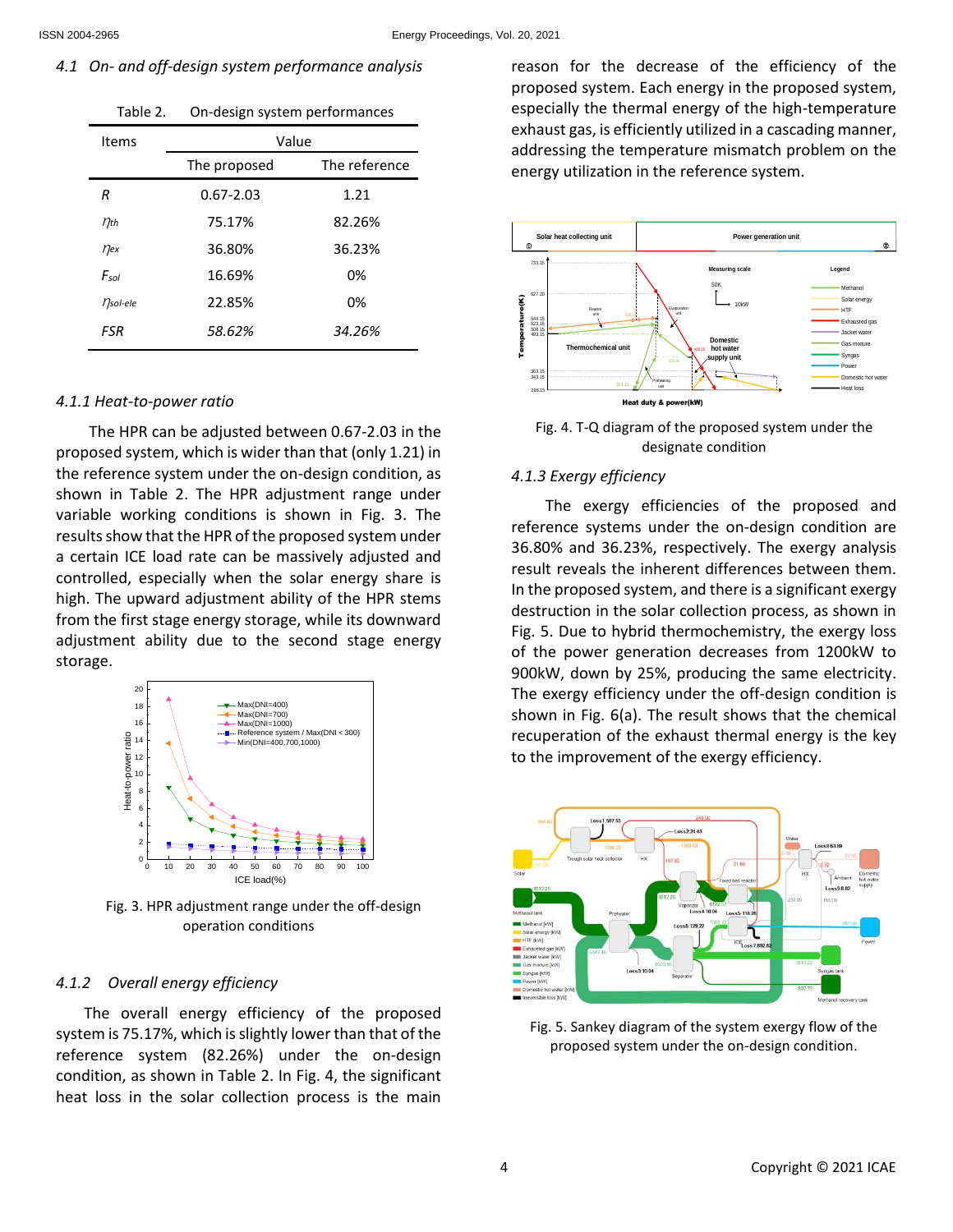#### ISSN 2004-2965 Energy Proceedings, Vol. 20, 2021



*4.1.4 Solar energy share and net solar-to-electric efficiency*

Solar energy is introduced and utilized in the proposed system, whose proportion reaches to about 16.69% of the total input energy under the on-design condition. Owing to the use of solar thermochemical power generation technologies, a high net solar-toelectric efficiency (22.85%) is achieved at a low heatcollecting temperature (538.15 K). The off-design net solar-to-electric efficiency is shown in Fig. 6(b). The result shows that the net solar-to-electric efficiency is positively correlated with the ICE load and the solar collector efficiency.

#### *4.1.5 Fuel saving ratio*

Under the on-design condition, the proposed system has a FSR of 58.62%, which is higher than that of the reference system (34.26%), mainly due to the introduction of solar energy. Under the off-design conditions, the FSR of the proposed system is still much higher than that of the reference system. The FSR has a decline trend after the initial ascent, due to the reduction of the solar energy share and the surplus solar energy for thermochemistry, respectively, as shown in Fig. 6(c).

## *4.2 Energy storage and consumption*

Fig. 8 shows the energy storage and consumption of the proposed system under varying working conditions and user demands, with  $\omega$ =0.5,  $\omega$ =1, and ω=2.

With the increase of ω, any certain section will undergo a specific sequence of changes in whole or in part, i.e., heat and gas storage, gas storage only, gas consumption only, and gas and heat consumption in that order. The region with heat and gas storage includes two cases of the solar thermal storage: too little exhaust thermal energy for vaporizing methanol and too small reactor capacity for decomposing methanol.

### *4.3 System performances based on user demands*



Fig.9 shows the overall energy efficiency, exergy efficiency, and the FSR under varying user load demands at the full load rate on ICE, respectively. The results